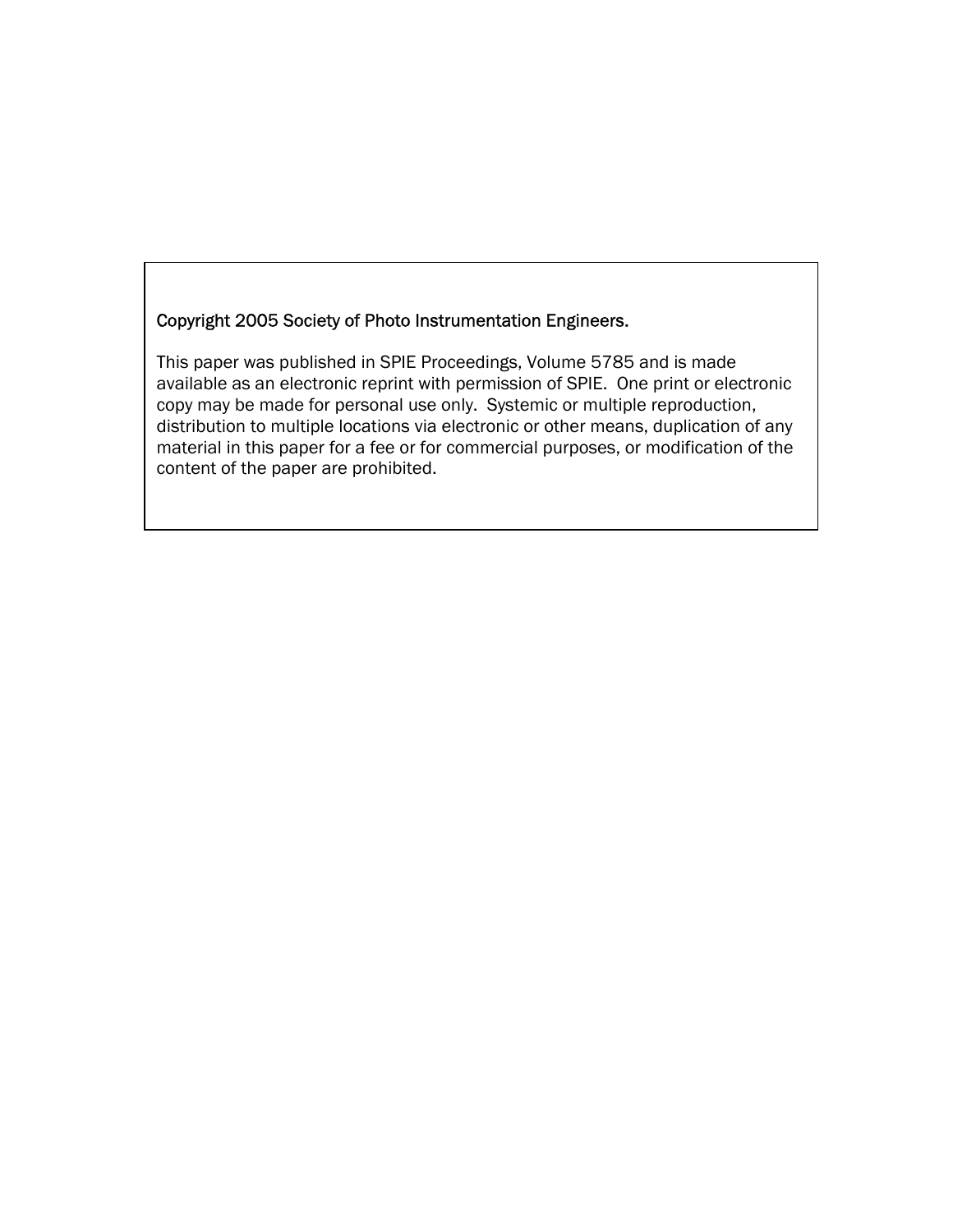# **Liquid crystal on silicon infrared scene projectors**

Teresa K. Ewing\*a , William R. Folks\*\*b

Teresa K. Ewing<sup>\*a</sup>, William R. Folks<sup>\*\*b</sup><br><sup>a</sup>Boulder Nonlinear Systems, 450 Courtney Way #107, Lafayette, CO, USA 80026-2786<sup>a</sup> <sup>b</sup>College of Optics and Photonics, University of Central Florida, 4000 Central Florida Blvd.

Orlando, FL 32816

### **ABSTRACT**

As the deployment of IR sensors increases in the military arena, so does the need for testing, calibration and training in realistic infrared environments. This paper introduces liquid crystal on silicon (LCOS) technology and discusses key elements required to successfully transition these displays to the infrared. The resulting devices are not only appropriate for infrared scene projectors, but can also be used as infrared adaptive optics or non-mechanical beamsteering elements.

**Keywords**: Infrared scene projection, liquid crystal on silicon, infrared display.

# **1. INTRODUCTION**

IR capable dynamic displays are primarily required in the dedicated "hardware-in-the-loop" (HWIL) scene simulation laboratories of the various DOD components, where military IR sensors (e.g. missile seekers) are characterized and tested. A number of technologies have been pursued in the past to generate IR scenes, each with associated advantages and disadvantages. Resistive emitter arrays are the most prevalent technology, achieving good dynamic range and response times. However, the very nature of resistive emitter technology, namely that the resistive elements themselves generate the radiation required, limits high temperature operation<sup>1</sup>. Digital micro-mirror devices (DMD), such as those used in many commercial visible scene projectors, are mass-produced and inexpensive, but must be used in a pulsecoded modulation scheme to generate grayscale. Liquid crystal devices have been attempted, either in an optically addressed format  $(LCLV)^2$  or as transmissive active matrix devices, but in both cases, the LC layer was fairly thick, resulting in slow switching speeds and flickering displays. An inexpensive, high speed, lightweight IR display capable of achieving both high pixel counts and high apparent temperature is needed. Since the specifications of the numerous IR sensors under test vary and/or cannot be predicted in the future, the display device must be adaptable to a number of spectral bands (visible, SWIR, MWIR, LWIR).

Liquid crystal display technology has made enormous strides over the past few decades. LC displays are now incorporated into hundreds of consumer products such as laptop computers, digital cameras, cell phones, thermostats and digital watches. Much of this success is due not only to drastic improvements in LC material science, but in parallel development of high-resolution lithography processes, compact electronics, and lightweight interconnects. Liquid crystal on silicon devices capitalize on these advances. Backplanes are fabricated using the same foundry processes used to manufacture computer chips, ensuring that a fabrication source will always be available. The output from a VLSI foundry run is multiple wafers of die, or 100's of backplanes, resulting in an extremely low unit die cost. In addition, innovations in VLSI fabrication are pushed, and well-funded, by the computer industry.

With LCOS technology, the output optical modulation is independent of the silicon backplane and is determined by the type of liquid crystal used, its layer thickness and the cover glass used. The pixels themselves are a highly reflective metal, usually aluminum, and reflect well at all wavelengths. This means that a common VLSI backplane is used for visible, NIR, MWIR and LWIR devices. The same backplane can also be used with a variety of LC materials, resulting in different modulation schemes. This flexibility is particularly important in the IR where many LC materials may be absorptive or speed limited.

l

 $tewing@bonolinear.com; phone 1 303 604-0077$ <br> $volks@creol.ucf.edu; phone 1 407 823-6800$ </u></u>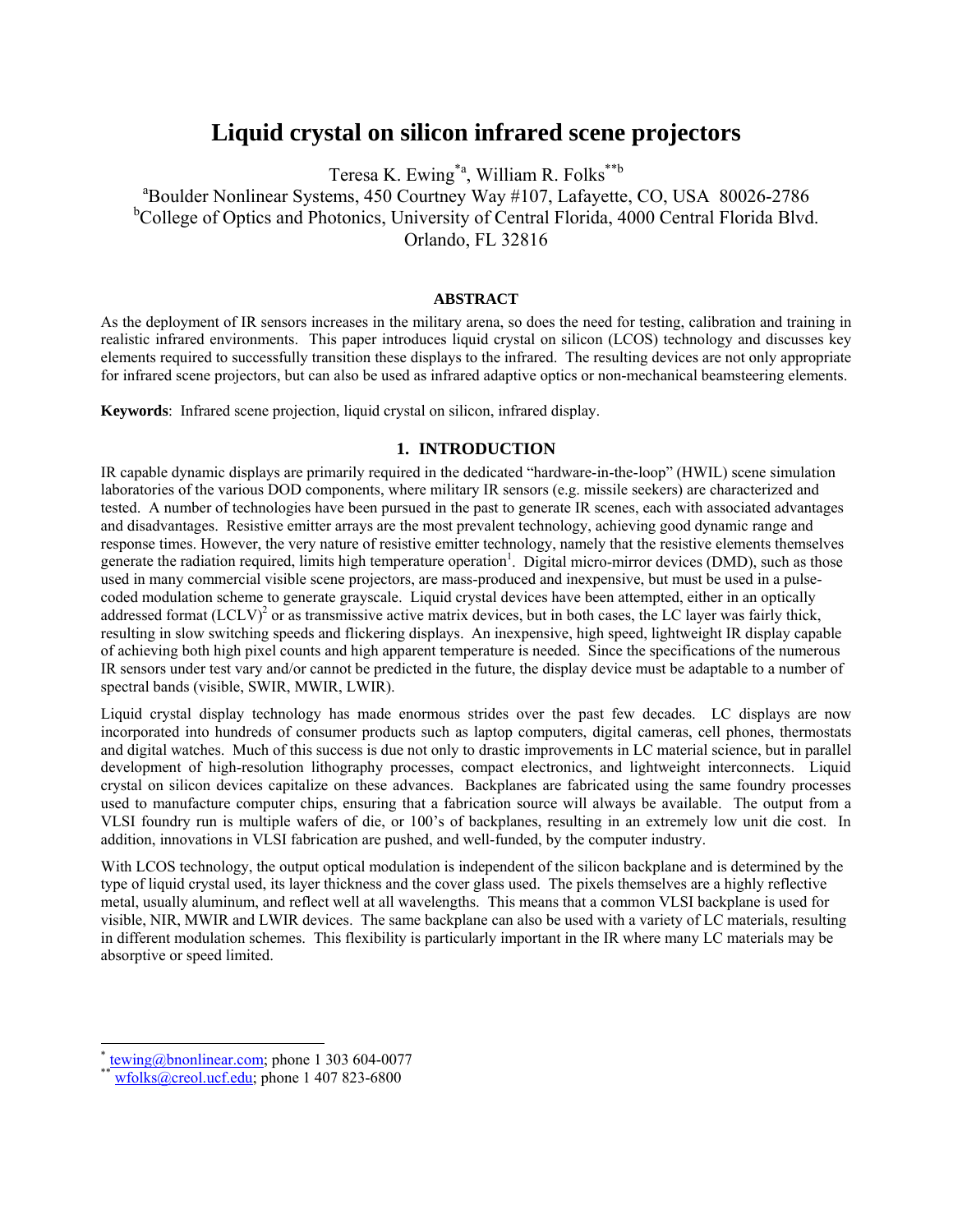# **2. LCOS DISPLAY OPERATION**

Liquid Crystal on Silicon is the marriage of two components; liquid crystals, which have a voltage variable optical response, and VLSI backplanes, which provide active electronic circuitry in a compact package. Figure 1 shows a cross-section of a typical LCOS display. A thin layer of liquid crystal material is placed between a VLSI die and a cover glass. The VLSI die is basically an array of metal pixels that serve as both individual electrodes and mirrors. The cover glass is coated with a thin layer of conductive material, so thin in fact that the film is transparent. The individual pixels and the cover glass serve as electrodes on opposite sides of the liquid crystal layer. By changing the voltage at each pixel, one can manipulate the orientation of the liquid crystal molecules and in turn, can change the polarization of the light at that pixel. Light enters the display linearly polarized, travels through the cover glass, through the LC layer, is reflected off the pixels and returns back through the LC layer and cover glass. An exit polarizer is used to analyze the voltage induced polarization changes – thereby converting pixel by pixel polarizations into black, white or gray pixels.



**Figure 1. Side view of a LCOS display.**

# **3. TRANSITIONING LCOS TO THE IR**

Liquid crystal on silicon is an attractive candidate for IR scene projection. In order to transition the LCOS devices from the visible to the infrared, however, several obstacles must be overcome. First, the materials commonly used to fabricate visible LCOS displays are not appropriate for the infrared. Secondly, the response time of existing visible LCOS displays are insufficient for the IR scene projector application

# **3.1. IR Absorption**

Minimizing absorption in the LCOS display is important for two reasons. First, it is important to maximize the optical efficiency of the device. Second, absorption leads to local heating. This adds noise to the IR system, and can change the optical properties of the liquid crystal layer. By examining Figure 1, one can determine where in the light path one might encounter optical loss. At the air to cover glass interface, there will be Fresnel reflection due to the refractive index mismatch. This can reduced through the use of a suitable anti-reflection coating. The cover glass itself can be the source of absorption. In the visible, a fused silica cover glass is commonly used. However, fused silica absorbs in the infrared, therefore an alternative material must be found. An ideal candidate would not only be optically transparent in the IR, but would be transparent enough in the visible to facilitate fabrication and testing. In addition, the substrate material must be durable enough to withstand cleaning and the application of alignment layers and coatings. Hygroscopic (water-absorbing) materials are difficult to work with and are not appropriate for field deployable units. Compatibility of the substrates with transparent conductor films is another important consideration. After surveying available IR substrates, we found zinc selenide (ZnSe) to be the best candidate in the MWIR.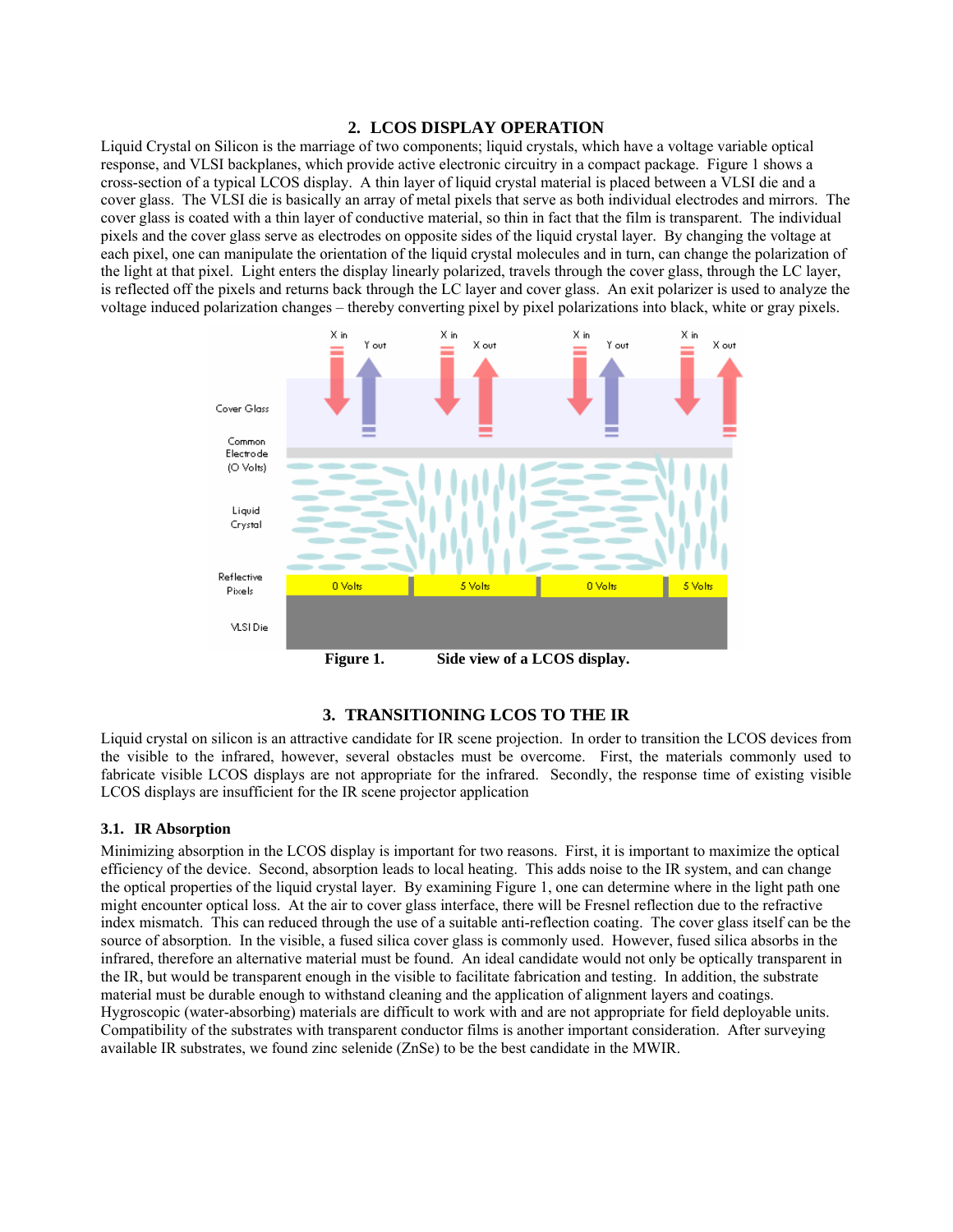To successfully transition LCOS displays to the MWIR and LWIR, an IR compatible transparent conductive film must be found to serve as the common electrode. Transparent Conductive Oxides (TCO) are a class of thin film semiconductor ceramics used in a variety of applications, including liquid crystal displays, anti-static films, anti-fog windows, and solar cells. These films are normally optimized for visible operation, but can be customized for IR applications<sup>3</sup>. Film optimization focuses on optimizing the optical and electrical properties of the materials. The optical properties of interest include the transmission, reflectivity, and absorption of the film at a given IR wavelength (if used with an IR laser) or IR wavelength band (if used with a broadband radiator). The optical properties are primarily a factor of the base oxides used, and the film thickness. Of equal importance are the electrical properties, such as the conductivity and sheet resistance, which determines the switching dynamics of the common electrode. Low sheet resistances can be achieved by modify the film deposition processes or by reducing the film thickness, but ultimately one is limited by the mobility of the material itself. In addition, in a scene projection application, the spatial uniformity of these films must be insured as pixel-to-pixel variances cannot be tolerated. In practice, the availability, toxicity, reproducibility, and cost of the coating must also be considered.

In the MWIR, we have found a number of candidate TCO materials including In(Ti)O and In(Mo)O that have good mobility and can result in films with absorptions of less than 1%. In the LWIR, however, the outlook is not as promising. Most TCO films have absorption of more than 8% in this region. One material, CdO has very high mobility and low absorption in the LWIR, but is a highly toxic material. An interesting alternative to a TCO in the long wave is to use a semiconductor as both the substrate and the common electrode. Both silicon and germanium are transparent in the LWIR and are electrical semi-conductors that can be doped to change their electrical properties. These materials could be used as both coverglass substrate and common electrode.

The liquid crystal materials also have some absorption in the infrared<sup>4</sup>. For example, in the MWIR, absorption in the  $3.4-3.6$  µm range can be observed, due to molecular vibrations of CH, CH<sub>2</sub>, and CH<sub>3</sub>. There is also a strong absorption band, due to CN absorption, at 4.45 µm. In addition, there are several absorption bands in the 8-12 µm region. One solution is to shift the absorption bands out of the region of interest by modifying the molecular composition of the LC material<sup>5</sup>. The effect of absorption bands can also be avoided altogether through the use of passive spectral filters or through the use of narrow-band laser illumination.

#### **3.2. Response Time**

Response time is the greatest concern when considering a liquid crystal based solution to the IR scene projection problem. Although the response time of commercially available nematic LC materials is adequate for visible operation, IR operation requires a thicker LC layer, which greatly reduces the switching speed of the material. Response time of liquid crystal based devices is also a function of drive voltage. This can make high-speed operation with a standard VLSI 5V backplane difficult. Therefore, a successful device for the IR will require both a high-voltage backplane and high speed materials.

The most conventional liquid crystal display architecture is a homogenously aligned nematic liquid crystal display. The minimum thickness of the LC layer required for such a reflective LCOS device is a quarter wavelength thick, resulting in a half wavelength of phase modulation in the double pass through the device. The required thickness, *d*, can be determined by the equation:

$$
d = \frac{\lambda}{4\Delta n}
$$

Where  $\lambda$  is the wavelength of the incident light and  $\Delta n$  is the birefringence of the liquid crystal. The speed of a given device is highly dependent on the LC layer thickness, *d*, and on material dependent properties, such as the threshold voltage (Vth), the rotational viscosity  $(\gamma_1)$  and the elastic constant  $(K)^6$ . Typically, the rise time (~1ms) is much faster than the decay time, and so in a display application, it is the decay time that is of concern. Maintaining a thin LC layer is very desirable as the resulting switching speed decreases as the square of the thickness. A high speed LC material would therefore need both low viscosity and a high birefringence to minimize LC layer thickness.

Two promising alternative LC materials are ferroelectric LC and dual-frequency nematic LCs. In conventional nematic LC materials, the molecules can be switched in one direction with the application of an electric, but relax back to their original configuration once the field is removed. Ferroelectric liquid crystal materials have permanent dipoles perpendicular to the long axis of the molecules. This causes the material to exhibit a spontaneous polarization when subjected to an electric field. Unlike nematic LC materials, the molecules can be driven in both directions, resulting in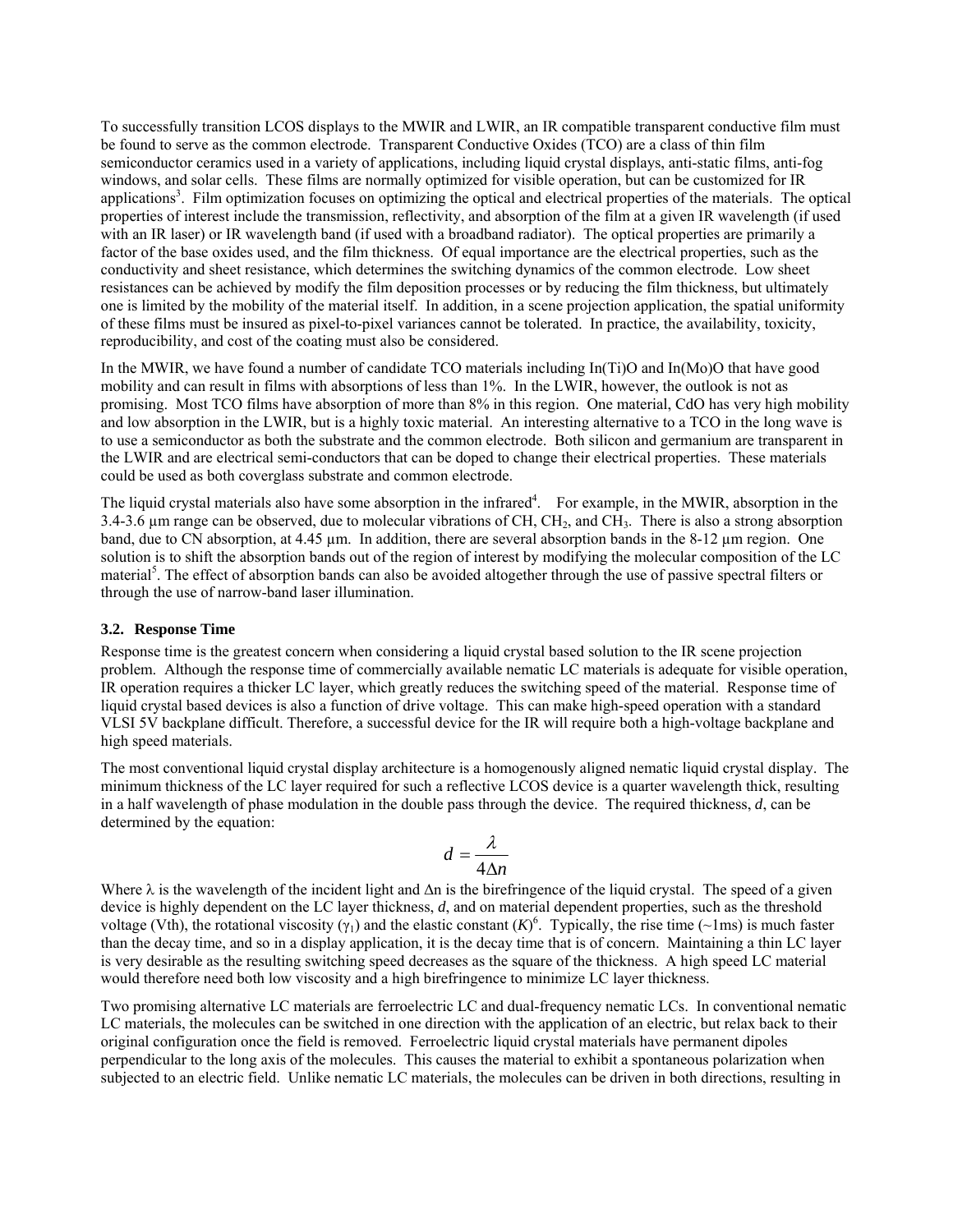much faster switching speeds. Dual-frequency liquid crystal materials have a dielectric anisotropy that changes direction at a relatively low frequency. All nematic LC materials exhibit this type of behavior. However, the frequency and temperature where the cross over occurs is material dependent. Therefore, special mixtures have been developed to have a low frequency (around 10 KHz) cross-over point. These materials can likewise be driven in both directions, resulting in a rapid electro-optic response.



# **4. MWIR PROTOTYPE RESULTS**

**Figure 2. 256x256 FLC MWIR display.** 

To demonstrate the feasibility of a liquid crystal on silicon approach for IRSP applications, we fabricated three separate displays using a silicon backplane from BNS' existing stock<sup>7</sup>. The backplane utilized is an array of 256x256 pixels, with a center to center pixel spacing of 24 microns. The backplane was fabricated using a custom high-voltage process, and can support a voltage of 13V at each pixel. Because of the thicker LC layers required for IR operation, a higher pixel voltage is a necessity. All three displays were then evaluated in the MWIR at Infrared Systems Laboratory at the University of Central Florida (CREOL).



 **Figure 3. MWIR images from LCOS displays (blackbody source).** 

The first display was manufactured with a commercial nematic LC (Merck E44) with a homogenous alignment. The cover glass was CaF2 with an ITO coating. The display was limited to the 13 V available on the VLSI backplane. This display had a measured response time of 92 ms, an order of magnitude slower than desired for the IRSP application. Therefore, an alternate strategy had to be found.

The University of Central Florida's College of Optics has been developing innovative high speed materials to enable LC beamsteering devices<sup>8</sup>. These materials exhibit both high birefringence and low viscosity. A sample of high birefringence material was provided by UCF, and was incorporated into the second MWIR display. This material showed impressive improvement over the commercial material, with a switching time of 38 ms.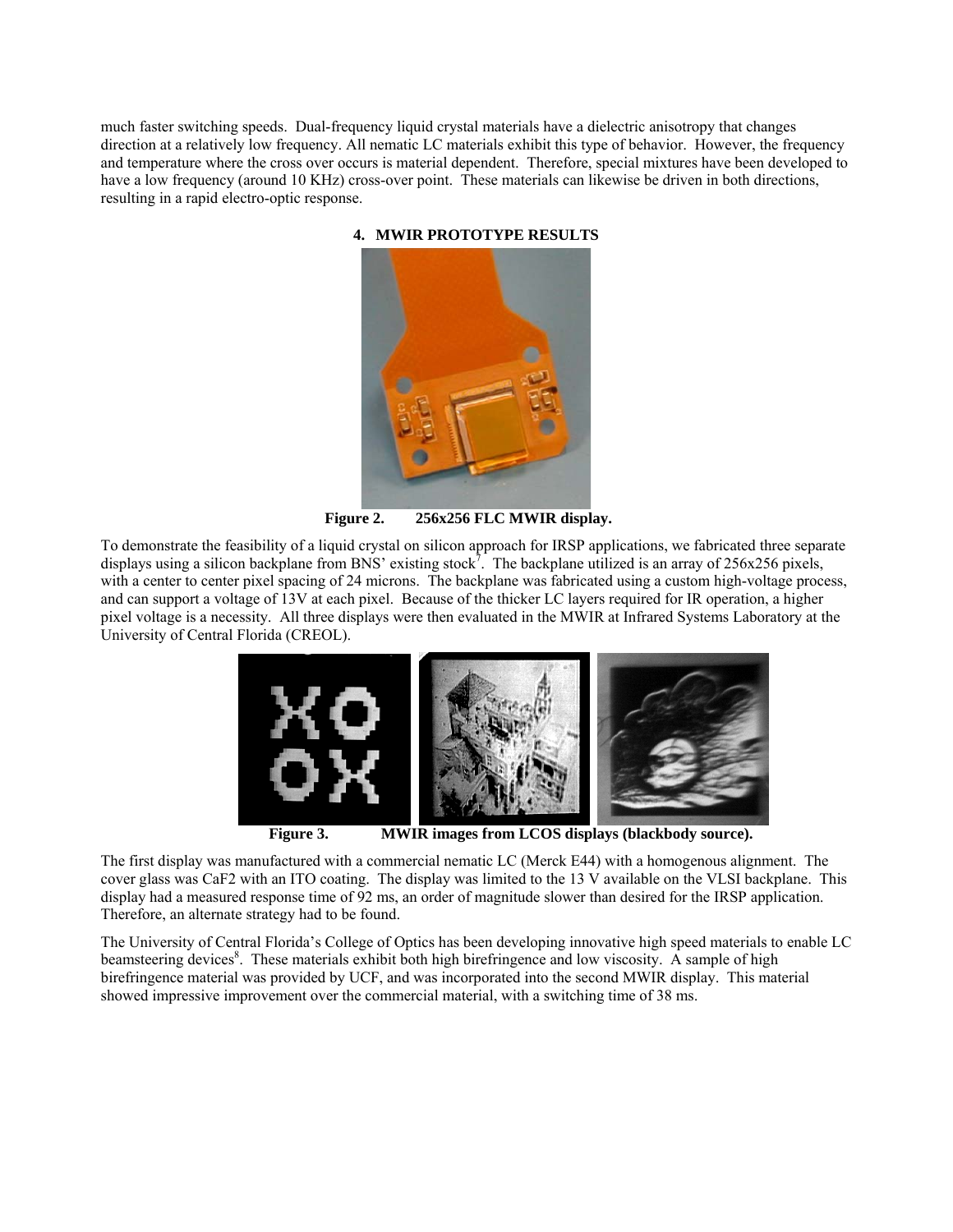#### **4.1. MTF Measurements**

The modulation transfer function (MTF) of the UCF nematic display was measured. Modulation transfer function (MTF) is a convenient figure of merit used to measure system image quality. To test MTF, a series of vertical bar targets of increasing spatial frequency are used. This provides a good visual comparison of the desired driving image for the display and the result when viewed in the mid-wave (3-5) µm band. We used an input data set of square-wave bar targets and a frame-grabber to take a series of digital pictures of the resulting images on the display as shown in Table 1. On the left side of the table are arrayed pictures of input images to the display. On the right are shown corresponding results when viewed with the mid-wave IR camera looking into the LCOS display. At low spatial frequencies the wide vertical bars are reproduced quite well; there are some aliasing effects however at the transitions between adjacent bright and dark vertical bars. One can see quite clearly see progressive degradation of the images at higher spatial frequencies.

The LCOS device has  $256x256$  pixels with a pixel pitch of  $24 \mu m$ . This puts a theoretical limit on the spatial frequency of 21 cycles/mm which could be displayed. It's actually slightly less than this number because of the fill factor.

A line-by-line series of horizontal slices were extracted from images like those show above. The absolute value of the Fourier transform of each line scan was taken and averaged. This procedure is then repeated for each spatial frequency of interest. To avoid nonlinearity in the camera response the square-wave data sets used were at 40% modulation depth at the display input which is why the vertical bars show intermediate gray levels rather than hard black-to-white transitions. This technique reduces aliasing effects in the output image.

Modulation transfer function (MTF) is defined as the modulus of the complex optical transfer function (OTF) and is a convenient figure of merit used to measure system image quality. It may also be defined as the absolute value of the Fourier transform of the point spread function (PSF),

$$
MTF = |\mathcal{F}(PSF)|
$$

The advantage of the MTF approach is that the total system MTF is simply expressed as the product of each of the subsystem MTFs:

$$
MTF_{System} = \prod_{i=1}^{n} MTF_i .
$$

This property allows for the MTF of each subsystem to be studied independently. For higher spatial frequencies we determined MTF as the magnitude of the fundamental component of the Fourier transform. This avoids the necessity of a series correction to convert square-wave to sine-wave data. As an alternative interpretation, for low spatial frequencies modulation transfer function may be approximated by the modulation depth:

$$
M = \frac{A_{MAX} - A_{MIN}}{A_{MAX} + A_{MIN}}.
$$

Measurements were performed on the 256x256 display filled with the UCF material. The figure below shows MTF as a function of spatial frequency for our prototype display.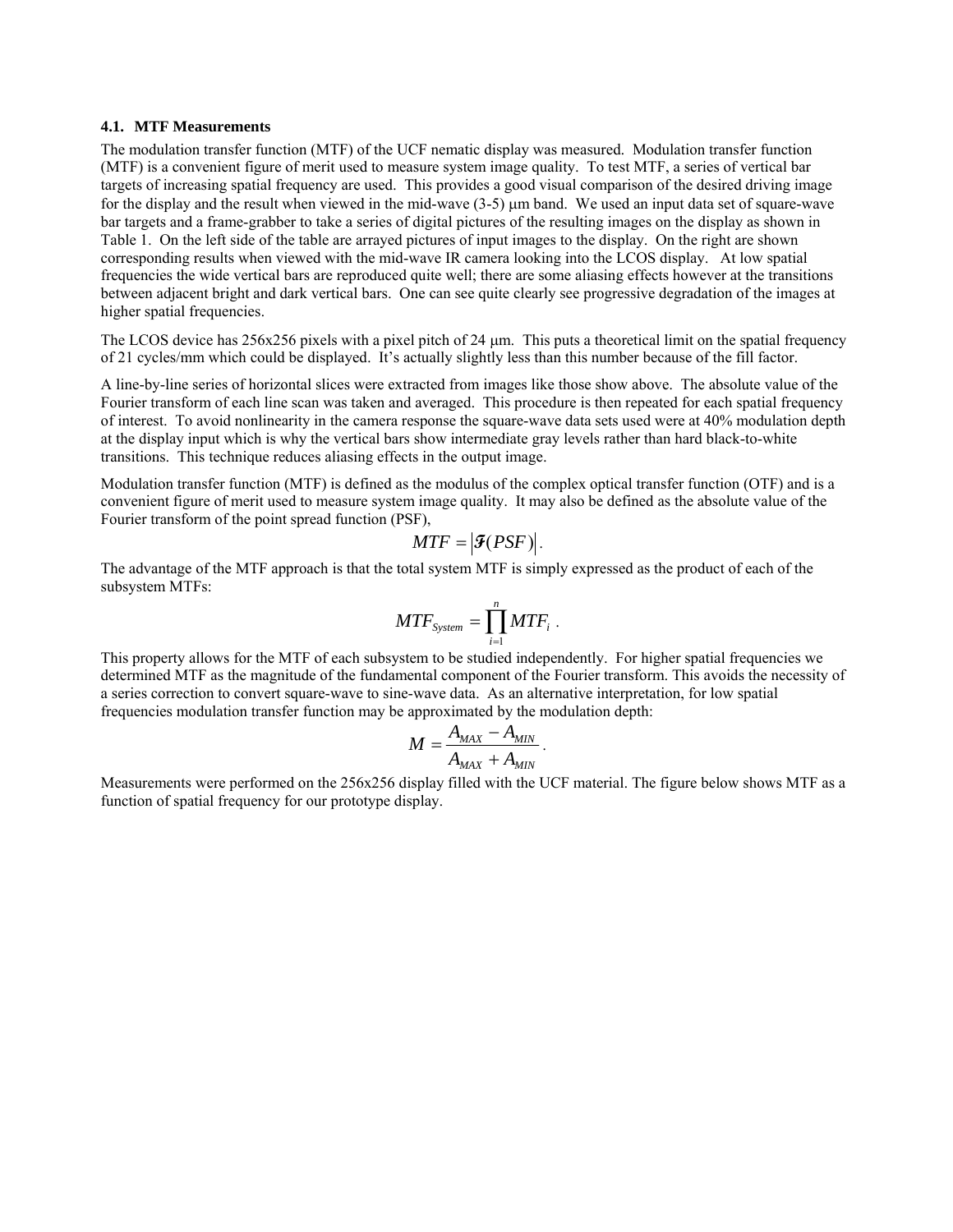

**Table 1. Input bar-target images used to drive the display, and their resulting images as seen through the mid-wave IR camera.**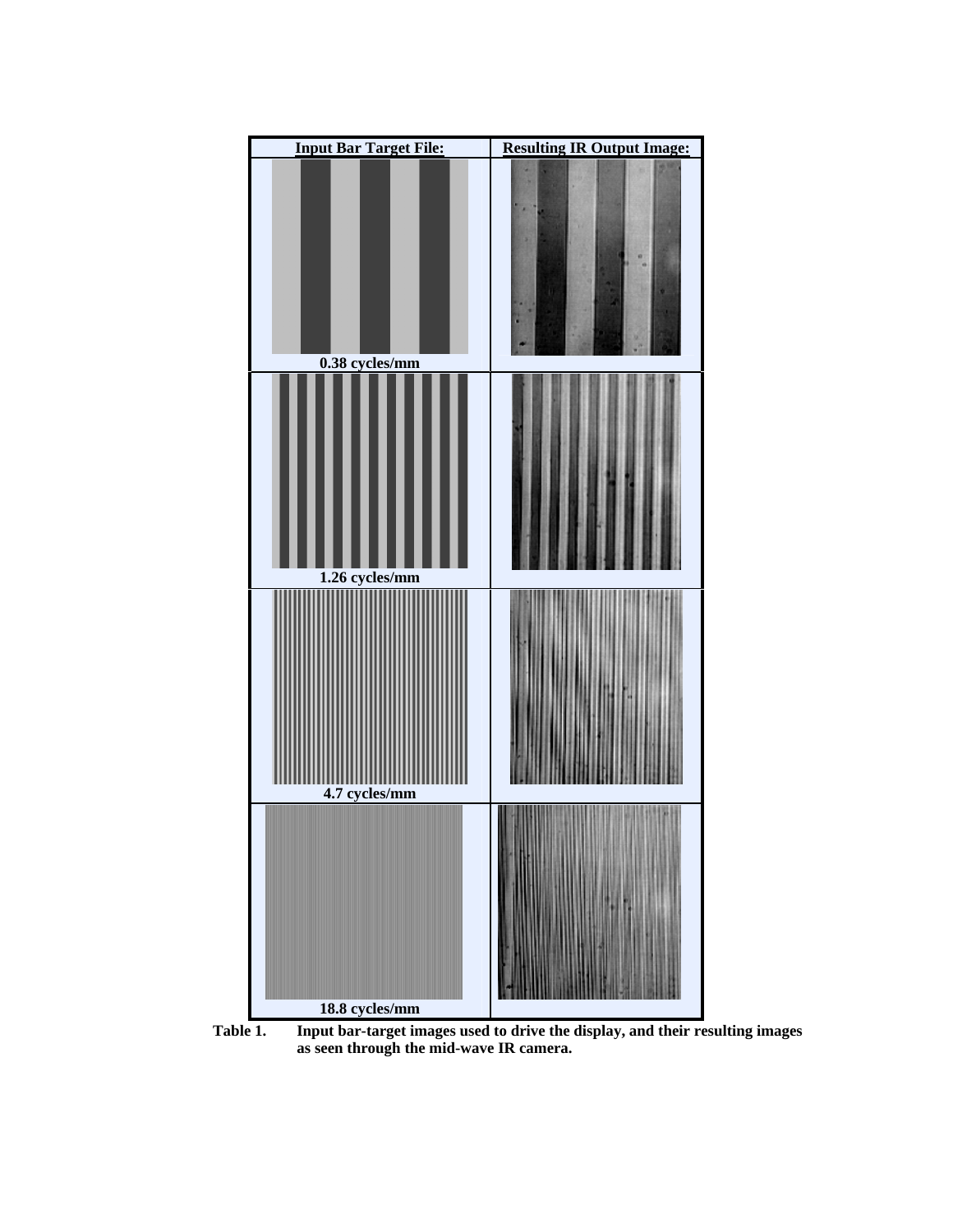

One can see that the image quality begins to dramatically drop off near a spatial frequency of 5 cycles/mm. This represents a period of about 4 pixels. We observe the sharp knee and fall-off of the MTF curve specifically because this is a pixilated system. It is what one would expect rather than the gentler drop in MTF often seen in imaging system level such as microscopes or cameras. At small spatial distances less than a few pixels the ability of the system to properly image input information drops off sharply. Note that in Figure 4 the data point on the far right is beyond the limit of the device yet its MTF is reported as greater than zero. This represents the error in our measurement and computation method.

In summary, the main MTF limitations of our device are pixel pitch, fill factor and diffraction effects. Increasing device resolution and changing the design configuration for on-axis illumination/viewing should improve device performance.



# **4.2. High-Speed Material Investigation**

**Figure 5. Switching response of the MWIR FLC cell.** 

The IRSP application demands high speed operation. To achieve 200 Hz frame rates, an alternative to a standard nematic approach must be found. Both ferroelectric LC materials and dual-frequency materials are considered viable candidate to meet this demand. As part of our material investigation, we fabricated two MWIR test cells with high speed mixtures; one with a ferroelectric LC compound and a second with dual frequency LC material. Both cells were fabricated with CaF2 substrates with a thin ITO layer used as the transparent conductor. The ferroelectric cell required a thickness of 7 microns, a result of the relatively low MWIR birefringence of the material. However, the switching time was impressive, (see Figure 5) with a 2 ms activation time and a 1.5 ms deactivation time when subjected to a 13V field. The absorption of the FLC cell was measured by the University of Central Florida using a FITR spectrometer.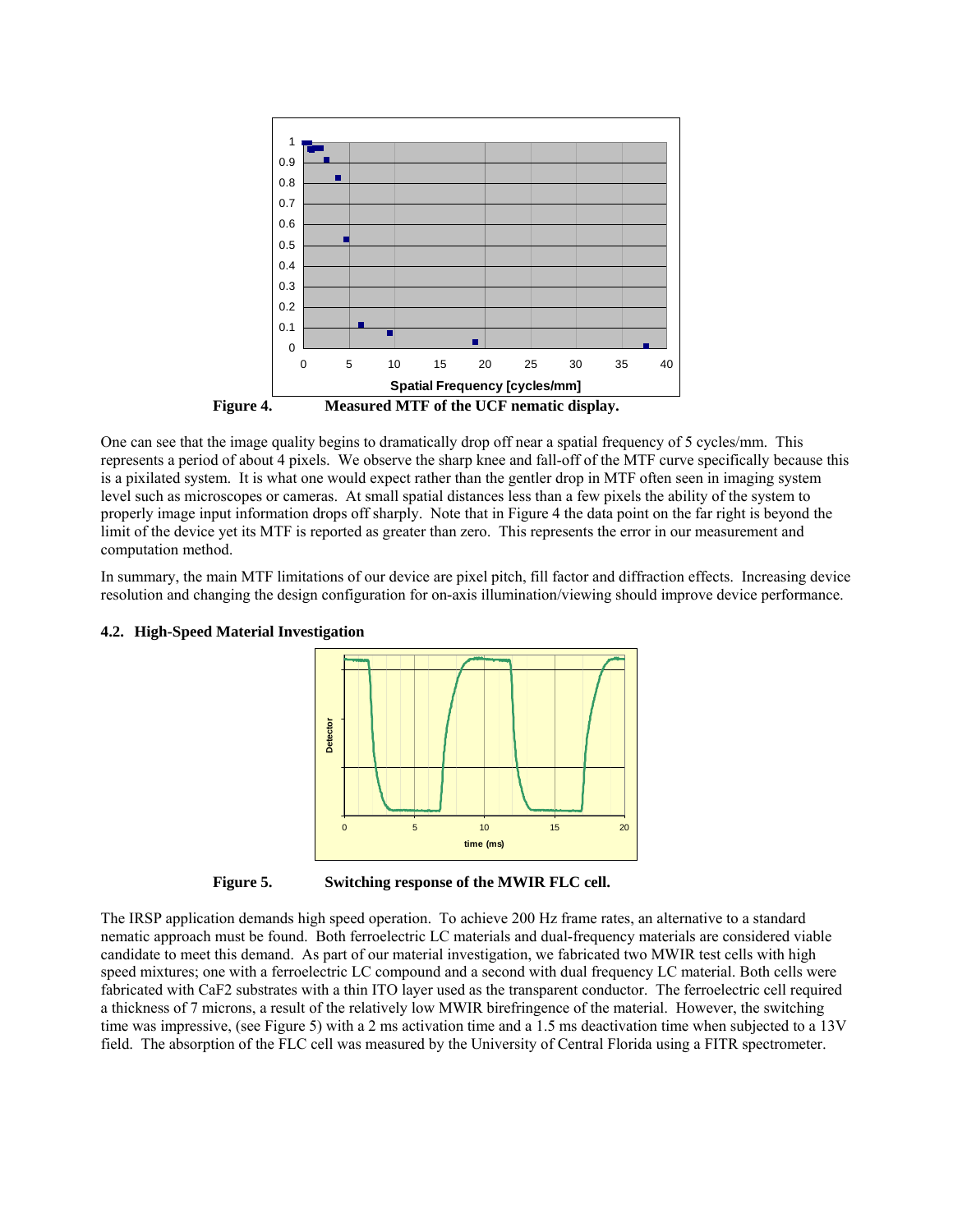Those results are shown in Figure 6. Note the strong absorption at 3.4-3.6 µm, as is also seen in the nematic LC materials.



The dual-frequency nematic cell was driven with a pulsed square toggling between 2 kHz and 40 kHz. The change in frequency changes the sign of the dielectric anisotropy of the material, causing the material to be driven in both directions. Initial measurement were made with a National Instrument card with a voltage limit of 20 V (see Figure 7). Even with this limited voltage, the material exhibited an activation time of 4ms and a deactivation time of 4 ms. Subsequent tests with a standalone function generator at 60V produced a deactivation time of 2 ms.



**Figure 7. Response time of the MWIR Dual-Frequency nematic cell.** 

Consequently, a third display was filled with the FLC mixture. The display also exhibited a 2 ms response time. However the display exhibited poor spatial uniformity due to poor alignment. In addition, the display exhibited a very limited grayscale response. Future efforts will concentrate on fabrication improvements and enhancing the grayscale response.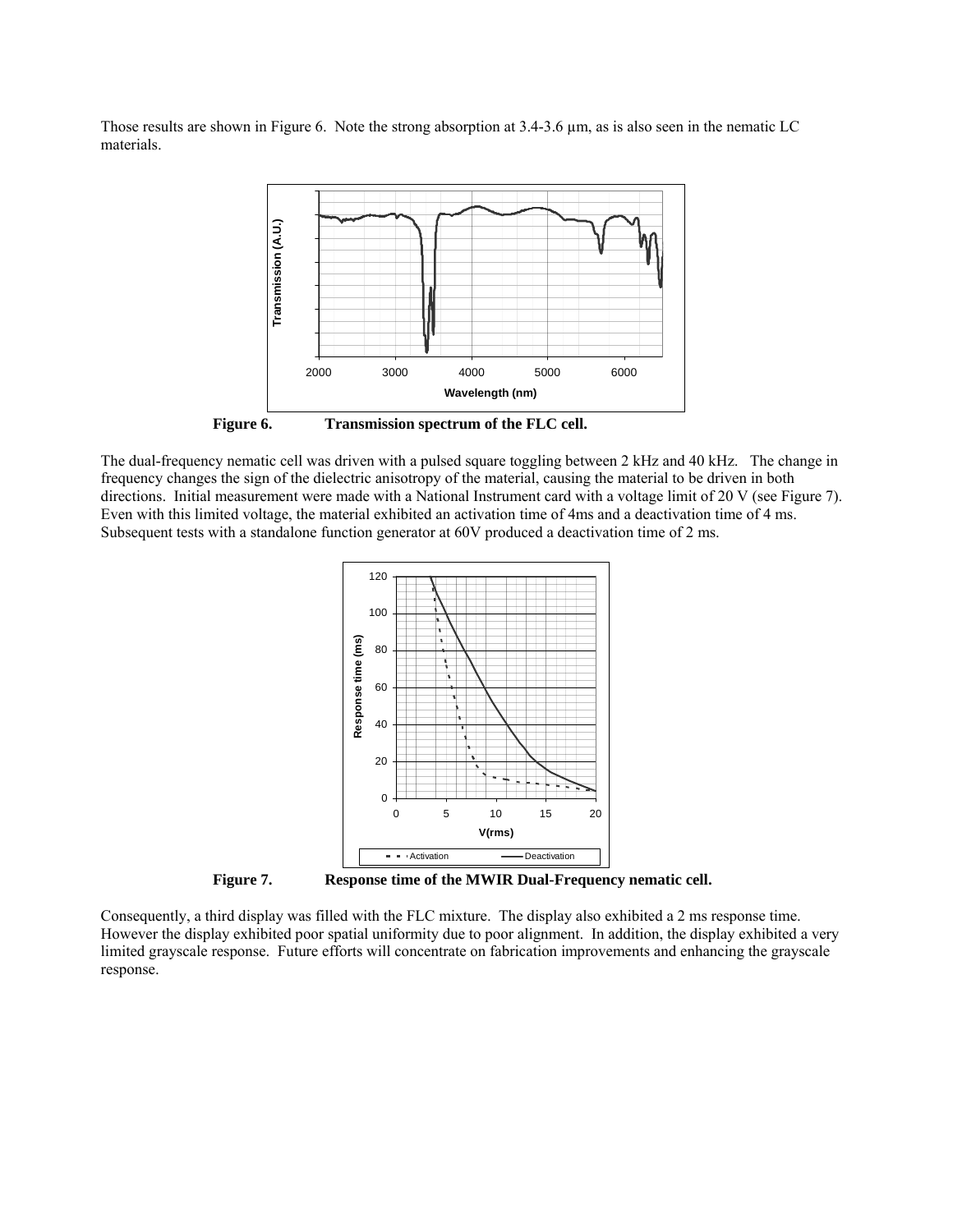

**Figure 8. Grayscale response of the FLC display.** 

#### **5. CONCLUSIONS**

It has been demonstrated that liquid crystal on silicon devices can be transitioned to both the mid-wave and long-wave infrared bands. IR appropriate substrate materials, transparent conductive films and liquid crystals address absorption concerns. However, it is clear that a unique LC configuration will need to be pursued to meet the desired response time.

Future efforts will focus high-speed LC materials and on the fabrication of a high resolution, high-voltage silicon backplane. This backplane is an essential component, irregardless of the LC architecture pursued. The complicated drive scheme required to support dual-frequency LC materials will also be developed. Additional goals are to increase the contrast ratio of the LCOS display, pursue IR transparent conductive films, develop high voltage drive electronics and pursue high temperature displays.

An interesting benefit from this research is the application of the devices as programmable phase modulators. With minor modifications, the IR displays can be configured to be IR programmable lenses, wavefront correctors<sup>9</sup> and/or non-mechanical beamsteering devices<sup>10</sup>. This could greatly enhance the capability of current IR sensor arrays, or could provide a solid-state option to mechanically scanned mirrors.

#### **ACKNOWLEDGEMENTS**

The authors would like to thank Steve Serati, Owais Mughal, Jim Brooks, Lance Hosting and Anna Linnenberger of BNS for their assistance with this program. For advice, technical expertise and for providing their innovative LC materials, we are grateful to Dr. Shin-Tson Wu and Dr. Sebastian Gauza of UCF/CREOL. In addition, we would like thank Dr. Glenn Boreman of UCF/CREOL for his guidance and access to his testing facility. Our thanks to Dr. Le Li of Kent Optronics, for his continued support and collaboration in this effort. For encouragement and advice, we would like to thank Dr. Donald Synder of AFRL/MN, and Winn Gaynor of MDA. Finally, we gratefully acknowledge the funding and support of Richard Brown of the U.S. Army/RTTC (contract #W31P4Q-04-C-R175), and Dr. Richard Curtis of the U.S. Army/SMDC (Contract # W9113M-04-P-0123).